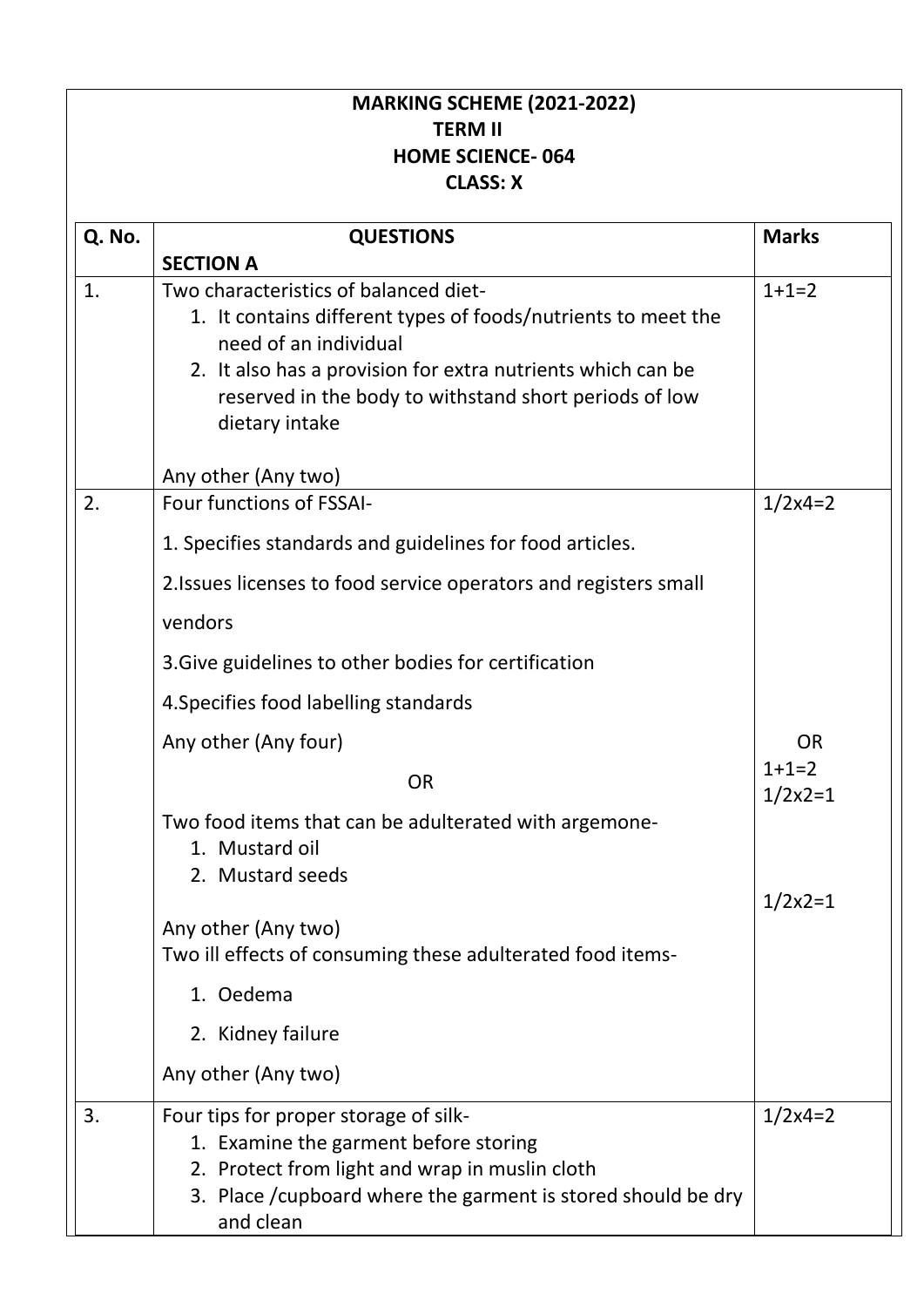|    | 4. Put naphthalene balls/dried neem leaves/camphor in the            |                         |         |
|----|----------------------------------------------------------------------|-------------------------|---------|
|    | storage place                                                        |                         |         |
|    | Any other (Any four)                                                 | <b>OR</b>               |         |
|    |                                                                      | <b>OR</b>               |         |
|    | Two differences between soap and detergent                           |                         |         |
|    | <b>SOAP</b>                                                          | <b>DETERGENT</b>        | $1+1=2$ |
|    | 1. Dissolve in cold                                                  | 1. Dissolve in both hot |         |
|    | water.                                                               | and cold water.         |         |
|    | 2. They are                                                          | 2. Mostly they are non- |         |
|    | biodegradable                                                        | biodegradable           |         |
|    |                                                                      |                         |         |
|    | Any other (Any two differences)                                      |                         |         |
| 4. | a) Meal planning saves time and energy-                              | $1+1=2$                 |         |
|    | For example- buying all the required ingredients together from       |                         |         |
|    | the market if meals are planned                                      | $\mathbf{1}$            |         |
|    | b) Variety in terms of colour while planning meals-                  |                         |         |
|    | For example - With kadi, bhindi/karela is served to bring variety in |                         |         |
|    | colour                                                               | $\mathbf 1$             |         |
|    | Any other (Any one example for each)                                 |                         |         |
| 5. | Four ways a milkman can cheat the consumers-                         | $1/2x4=2$               |         |
|    | 1. Adulteration                                                      |                         |         |
|    | 2. Price variation                                                   |                         |         |
|    | 3. Faulty weights and measures                                       |                         |         |
|    | 4. Non availability                                                  |                         |         |
|    | Any other (Any four)                                                 |                         |         |
| 6. | a) Cotton shirt should be de -starched before storing-               |                         | $1+1=2$ |
|    | As starched clothes can be attacked by silverfish                    |                         | 1       |
|    | b) Food stains should be immediately removed from woollen            |                         |         |
|    | sweater-                                                             | 1                       |         |
|    | As micro-organisms attack any food stain                             |                         |         |
|    | Any other (Any one reason for each)                                  |                         |         |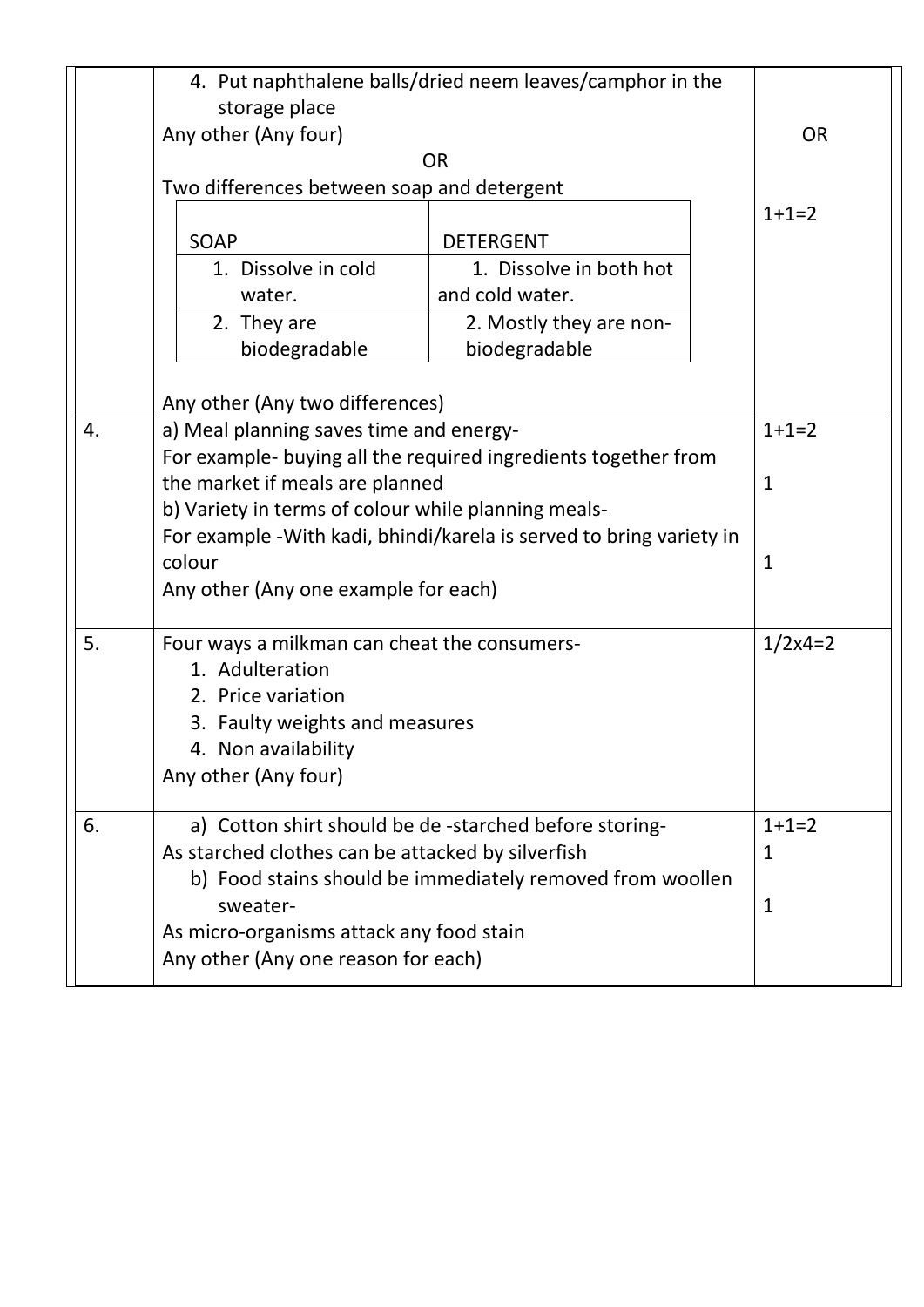| 7. | Four ways in which manufacturer can mislead the consumer-<br>1. Use of substandard products in packaging similar in colour,<br>size, etc. of popular brand<br>2. In advertisement, to promote the product exaggerated<br>picture of the product is created by manufacturer<br>3. Incomplete labels on products | $1/2x4=2$               |  |
|----|----------------------------------------------------------------------------------------------------------------------------------------------------------------------------------------------------------------------------------------------------------------------------------------------------------------|-------------------------|--|
|    | 4. Leaflet/Labels of the product is not available in local<br>language                                                                                                                                                                                                                                         |                         |  |
|    | Any other (Any four)                                                                                                                                                                                                                                                                                           |                         |  |
|    | <b>SECTION B</b>                                                                                                                                                                                                                                                                                               |                         |  |
| 8. | a) Four points to be kept in mind while planning menu for 15-<br>year-old boy-<br>1. Menu should be nutritious<br>2. Easy to eat<br>3. Avoid over eating and dieting<br>4. Food should provide satiety<br>Any other (Any four)                                                                                 | $2+1=3$<br>$1/2x4=2$    |  |
|    | b) Two ways of preparing a low-cost meal<br>1. Prefer using seasonal fruits and vegetables<br>2. Substitute expensive food with low-cost nutritious food-For<br>example use peanuts instead almonds<br>3. Use locally available food products                                                                  | $1/2x2=1$               |  |
|    | Any other (Any two)                                                                                                                                                                                                                                                                                            |                         |  |
| 9. | Blue is applied to white clothes because-<br>It acts as a fabric whitener/brightener<br>Any other (Any one)                                                                                                                                                                                                    | $1+2=3$<br>1            |  |
|    | Four steps of applying blue to the clothes-<br>1. Add blue to water and dissolve well<br>2. Wet the article to be blued in water and squeezed properly<br>3. The article is opened and then dipped in the above blue<br>solution<br>4. The article is squeezed and put in the sun<br>Any other (Any four)      | $1/2x4=2$               |  |
|    | <b>OR</b>                                                                                                                                                                                                                                                                                                      | <b>OR</b>               |  |
|    | Starch is applied to clothes because-<br>It gives crispness/stiffness/brightness to the fabric<br>Any other (Any one)                                                                                                                                                                                          | $1+2=3$<br>$\mathbf{1}$ |  |
|    | Four steps of applying starch to the clothes-<br>1. Mix starch paste in water and dissolve well                                                                                                                                                                                                                | $1/2x4=2$               |  |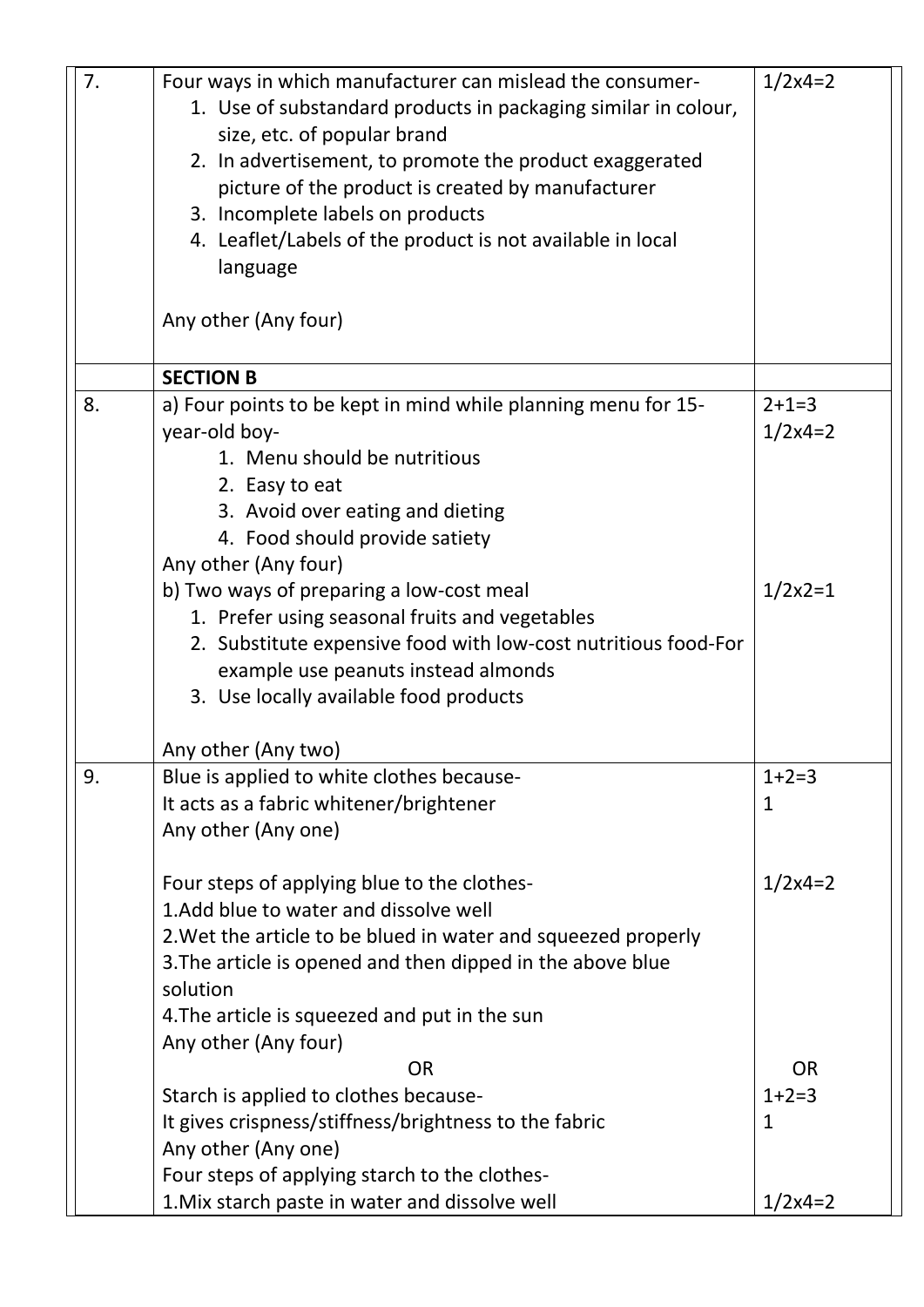|     | 2. Wet the article to be starched in water, squeeze it properly<br>3. Open the article and dip in starch solution<br>4. Squeeze and spread in the sun<br>Any other (Any four)                                                                                                                                                                                                                                                                                                                                                                 |                                              |
|-----|-----------------------------------------------------------------------------------------------------------------------------------------------------------------------------------------------------------------------------------------------------------------------------------------------------------------------------------------------------------------------------------------------------------------------------------------------------------------------------------------------------------------------------------------------|----------------------------------------------|
| 10. | Six ways to remain careful so that fruit vendor does not cheat while<br>weighing the fruits-<br>1. Hollow bottom iron weights should not be used<br>2. Check magnet should not be there under the pan of the<br>weighing scale<br>3. Pointers must be there in weighing scale<br>4. Vendor should not use irregular weights<br>5. Iron rings should not be hung on one side of weighing scale<br>6. Weighing balance must remain horizontal<br>Any other (Any six)                                                                            | $1/2x6=3$                                    |
|     |                                                                                                                                                                                                                                                                                                                                                                                                                                                                                                                                               |                                              |
| 11. | <b>SECTION C (Attempt any three questions)</b><br>a) Adulterant - Metanil yellow<br>b) Unsafe food- Food whose nature, substance or quality is so<br>affected as to make it injurious to health<br>c) Four precautions to be adopted to safeguard from buying<br>adulterated foods-<br>1. Buy reputed brands and check for standardized marks<br>Buy reputed brands and check for standardized marks<br>2. Buy only packed and sealed foods<br>3. Buy from reputed shops<br>4. Do not compromise on quality and price<br>Any other (Any four) | $1+1+2=4$<br>1<br>$\mathbf{1}$<br>$1/2x^2=4$ |
| 12. | Four factors that will affect meal planning-<br>1. Age-Nutritional requirement of different age group is different.<br>For example-Children and adolescent need more calories,<br>protein, iron and calcium as compared to old man.<br>2. Occassion-Specific dishes are prepared on special occasions.<br>For Example-Gujiyas on Holi, Ghewar on Teej, etc.<br>3. Likes and dislikes- People have their own preferences for<br>particular foods.                                                                                              | $1+1+1+1+1=4$                                |